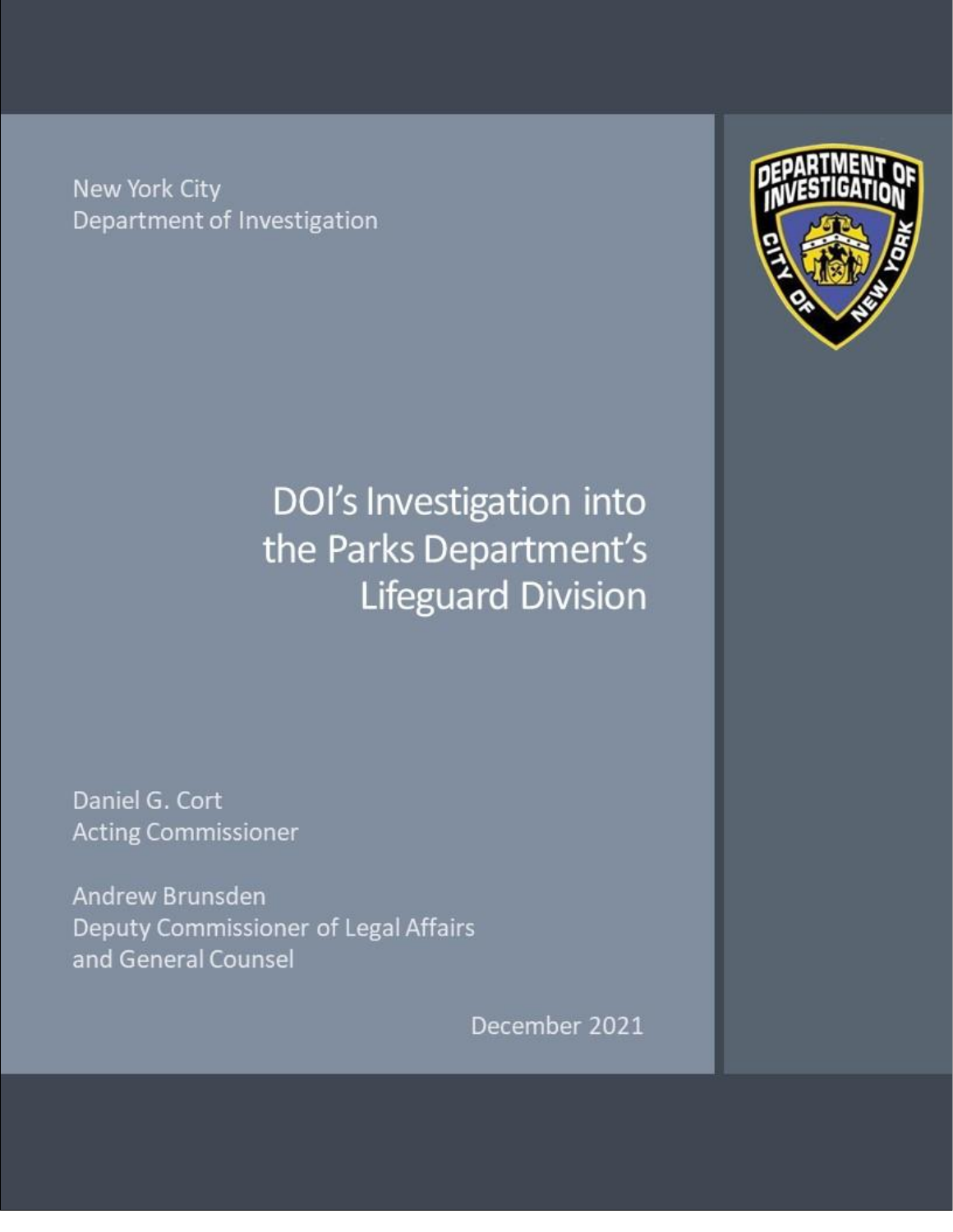| <b>Executive Summary</b>                                                                                                                                                     |         |
|------------------------------------------------------------------------------------------------------------------------------------------------------------------------------|---------|
| <b>Background</b>                                                                                                                                                            | 4       |
| The New York City Department of Parks and Recreation Lifeguard Division<br>DOI's Investigation                                                                               | 4<br>5  |
| <b>Findings of Investigation</b>                                                                                                                                             | 6       |
| Insufficient DPR Oversight of the Lifeguard Division due<br>1.<br>to Management Structure                                                                                    | 6       |
| <b>Disciplinary Process Lacks Adequate Accountability Practices</b><br>2.                                                                                                    | 9       |
| Hearing Officer within the Lifeguard Division<br>a.<br><b>Hearing Officer Performance Deficiencies</b><br>b.<br>Ineffective Communication, Unclear Lines of Authority,<br>C. | 9<br>10 |
| Failure of Leadership, and other Challenges                                                                                                                                  | 12      |
| <b>Conclusion and Recommendations</b>                                                                                                                                        | 15      |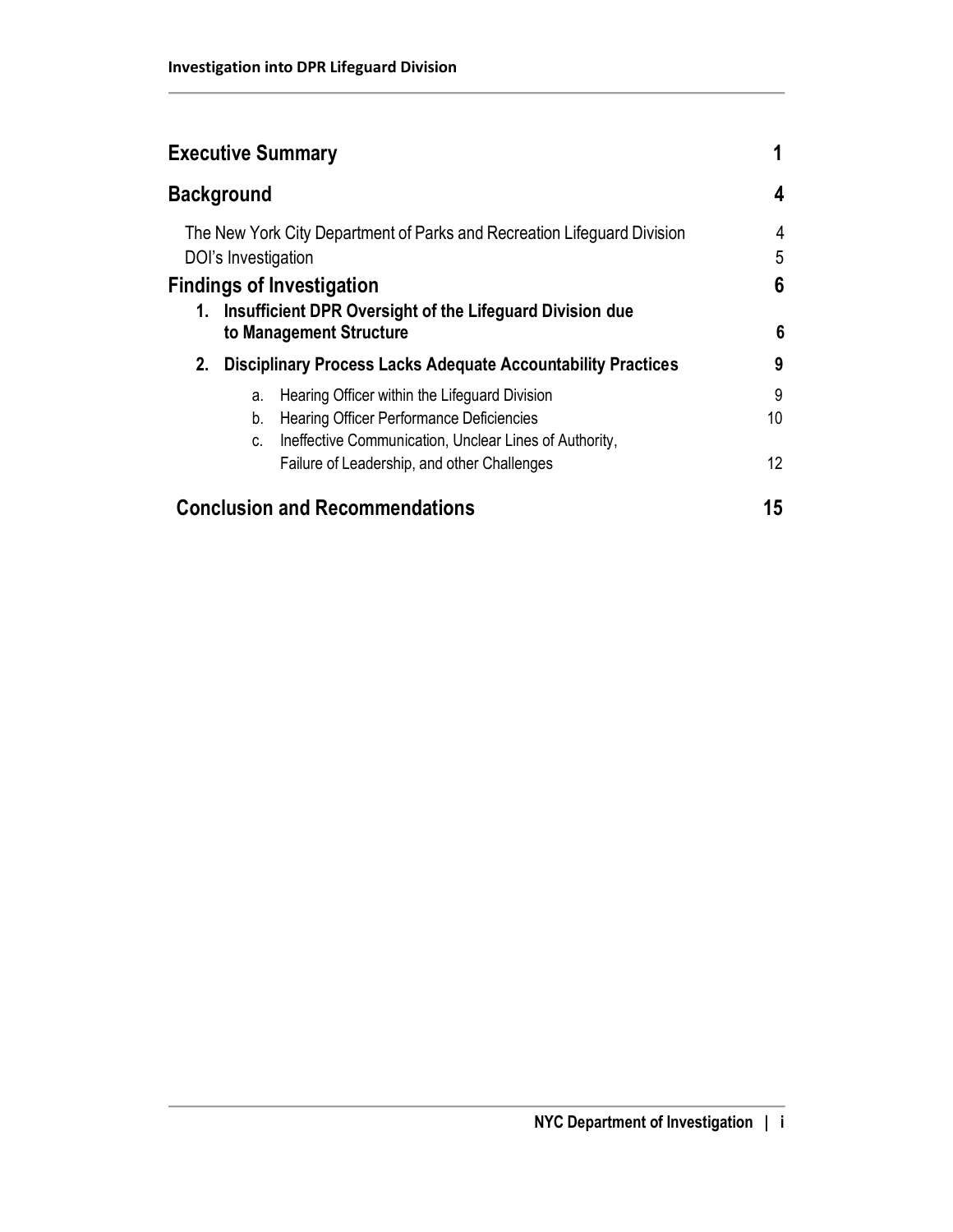# **Executive Summary**

The New York City Department of Investigation (DOI) has completed an investigation that identified mismanagement of the Lifeguard Division of the New York City Department of Parks and Recreation (DPR). This is not the first time.

Over the years, DOI has conducted a number of investigations related to the City's lifeguard corps, which performs the critical public safety responsibility of protecting people who swim at City beaches and pools from the risks of drowning and injury. In the 1990's, for example, an earlier DOI investigation into the Lifeguard Division found mismanagement, union interference, and deficient recordkeeping. At the time, DOI recommended changes to the lifeguard supervisory structure, as well as additional recommendations that sought to improve DPR oversight of the Division. However, these recommendations were not fully implemented.

The current investigation reveals the continued need to address longstanding, persistent issues with the Lifeguard Division. In recent years, DOI has conducted investigations concerning DPR's policies and practices for addressing employee misconduct. <sup>1</sup> In August 2020, after separate investigations into DPR employment practices, review of complaints, and media reports, DOI initiated an investigation focused on the Lifeguard Division's disciplinary process, as well as its management structure and personnel practices. This report sets forth DOI's findings and recommendations.

DOI found that DPR does not exercise sufficient oversight of Lifeguard Division operations. A primary explanation for this failure is the now expired collective bargaining agreement with the lifeguard union that established a direct reporting relationship between DPR's First Deputy Commissioner and the Lifeguard Coordinator, the top position in the Division. This arrangement, along with the absence of intermediate managers and the Division's insular operations, has resulted in limited DPR oversight capacity and visibility. These factors have also contributed to a lack of transparency as to the Division's personnel and

<sup>1</sup> *See, e.g.*, Letter from DOI Commissioner to DPR Commissioner (July 26, 2017) (making 12 recommendations relating to equal employment opportunity matters and employee discipline); DOI Policy and Procedure Information System, https://www1.nyc.gov/site/doi/about/ppr-portalreport.page (indicating DPR's acceptance and implementation of the 12 recommendations).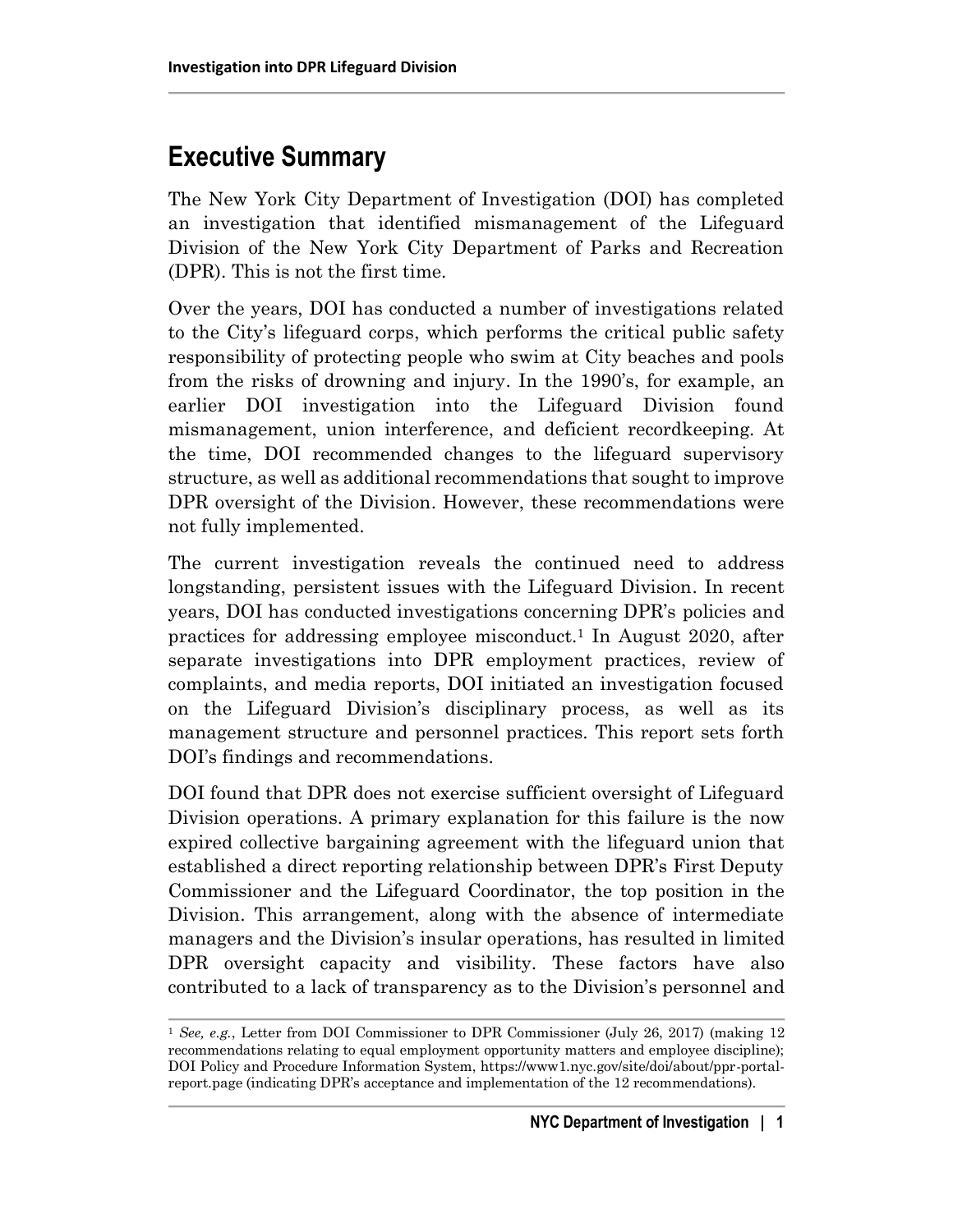disciplinary practices. One senior DPR official described the Lifeguard Division as a "black box" to DPR management. Some witnesses also described the unions and, in particular Peter Stein, the president of one of the local lifeguard unions, as resistant to management changes.

DOI also found several issues that demonstrate a lack of accountability in the disciplinary process for lifeguards. Significantly, while DPR generally requires that a hearing officer come from outside the unit of the employee subject to disciplinary charges, the hearing officer for lifeguard disciplinary cases is a member of the Division's chain of command, which raises concerns about a lack of impartiality. Richard Sher, the Division's Lifeguard Coordinator until his recent retirement, had long been the hearing officer for lifeguard discipline. DOI found that Sher was often nonresponsive to hearing requests from the DPR Advocate's Office, which handles disciplinary matters, resulting in delays to those matters. In one case alleging misconduct by a senior lifeguard supervisor, Sher failed to properly render a decision on the disciplinary allegations, making it impossible for formal disciplinary action to be taken if required. Despite concerns raised internally at DPR about Sher, the First Deputy Commissioner Liam Kavanagh failed to resolve Sher's deficient performance as a hearing officer.

Unclear lines of authority, ineffective communication, and failed leadership, among other issues, further undermines the effectiveness of the disciplinary process for lifeguards. DOI found that Kavanagh did not consistently respond to referrals or inquiries from the DPR Advocate's Office and, along with Division officials, often handled matters without the involvement of the Advocate's Office. In addition, though Kavanagh did not possess authority to direct Advocate's Office decisions, there were instances when the Advocate's Office perceived Kavanagh as exerting pressure to influence its pursuit of disciplinary matters. Moreover, a lack of cooperation from the unions was the cited reason for closure of several disciplinary matters.

When DOI spoke with Stein to arrange an interview, which he ultimately declined to schedule, he offered a telling remark during the brief conversation: he wanted to know why coverage of the lifeguards does not focus on their protection of people from drowning at City beaches and pools. This report provides an answer—the structure,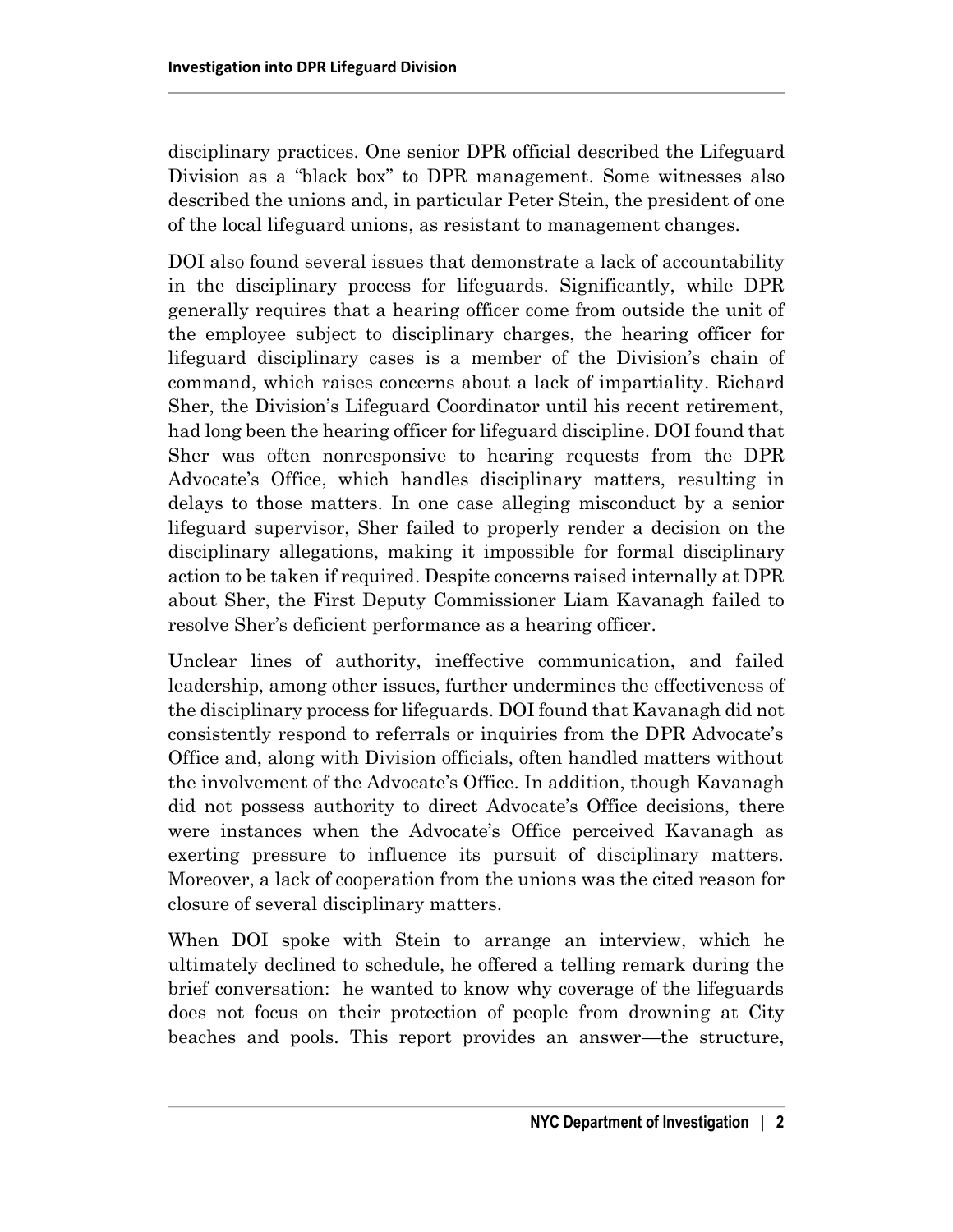history, and culture of the Lifeguard Division reveals systemic dysfunction in its management and accountability.

This report offers a call to action and concrete proposals for the City to finally remedy longstanding issues that undermine professional management of the lifeguards who could be better known for lifesaving efforts, but for the notoriety of the Division's persistent mismanagement and resistance to change. Senior DPR officials have expressed support for reform. DOI makes 13 recommendations to correct deficiencies in the management and operation of the Lifeguard Division, including changes to the now expired collective bargaining agreement and organizational structure that will enable the leadership of DPR to provide more effective supervision; reforms of the disciplinary process to facilitate fair and timely determinations; and standardized practices and internal controls to promote transparency and consistency in personnel actions.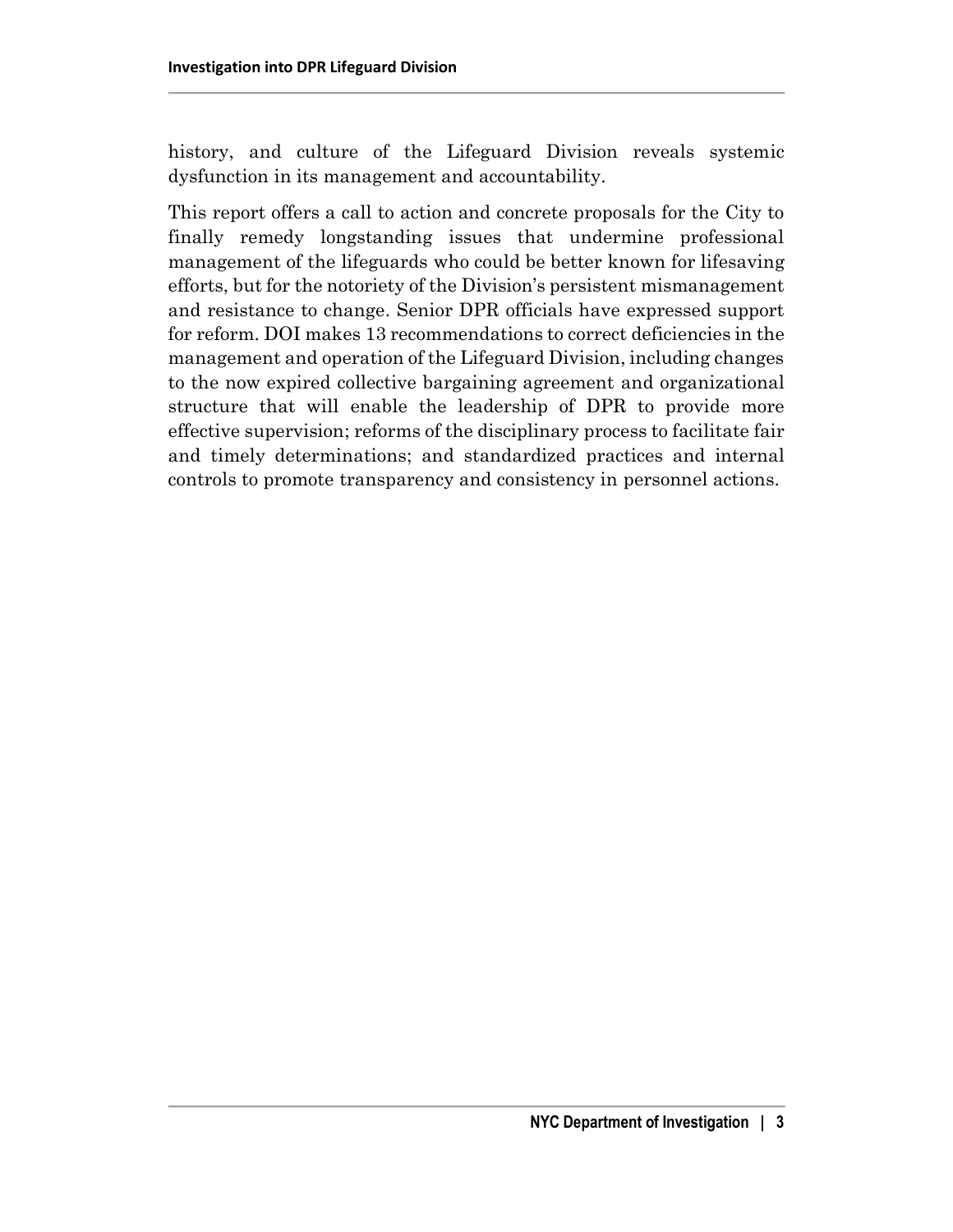# **Background**

#### **The New York City Department of Parks and Recreation Lifeguard Division**

DPR maintains 14 miles of beach and 53 outdoor pools between Memorial Day weekend and mid-September, and 12 indoor pools yearround, for swimming and recreational activities in New York City. DPR's Lifeguard Division is responsible for public safety at City beaches and pools and employs approximately 1,400 lifeguards to protect the millions of people who visit City beaches and pools each year. In addition, the Lifeguard Division recruits and trains lifeguards.<sup>2</sup> Although the Lifeguard Division has approximately 60 permanent employees, the majority of lifeguards are seasonal employees.

The Lifeguard Division includes a Lifeguard Coordinator, three Assistant Lifeguard Coordinators, seasonal and non-seasonal Chief Lifeguards, five seasonal Borough Coordinators, seasonal and nonseasonal Lieutenant Lifeguards, and seasonal lifeguards. The Lifeguard Coordinator is responsible for management of the Division. Richard Sher had been the Lifeguard Coordinator since the 1990's, until his retirement in August 2021.<sup>3</sup> The Lifeguard Coordinator reports directly to DPR's First Deputy Commissioner. Liam Kavanagh is the First Deputy Commissioner and has held that position since 2002. In addition to direct supervision of the Lifeguard Division, the First Deputy Commissioner has broad responsibilities for supervision of agency operations across the five boroughs.

Lifeguards are represented by two District Council (DC) 37 local union chapters: Local 461 for seasonal lifeguards and Local 508 for supervisors. Peter Stein is the president of Local 508 and a Vice

<sup>2</sup> DPR conducts an annual publicity campaign through radio, print, and social media outlets, and Division staff perform outreach through local schools, swim clubs, and recreation centers, to recruit lifeguards. To enter the City's lifeguard training program, an applicant is required to meet vision requirements and pass a qualifying test. The training program includes instruction on CPR, first aid, and rescue techniques. At the conclusion of the program, candidates must complete a swim test, pass written and practical exams, and earn their CPR certification. A candidate who successfully completes these requirements may be offered a position as a lifeguard.

<sup>3</sup> Available records did not indicate Sher's precise start date as Lifeguard Coordinator.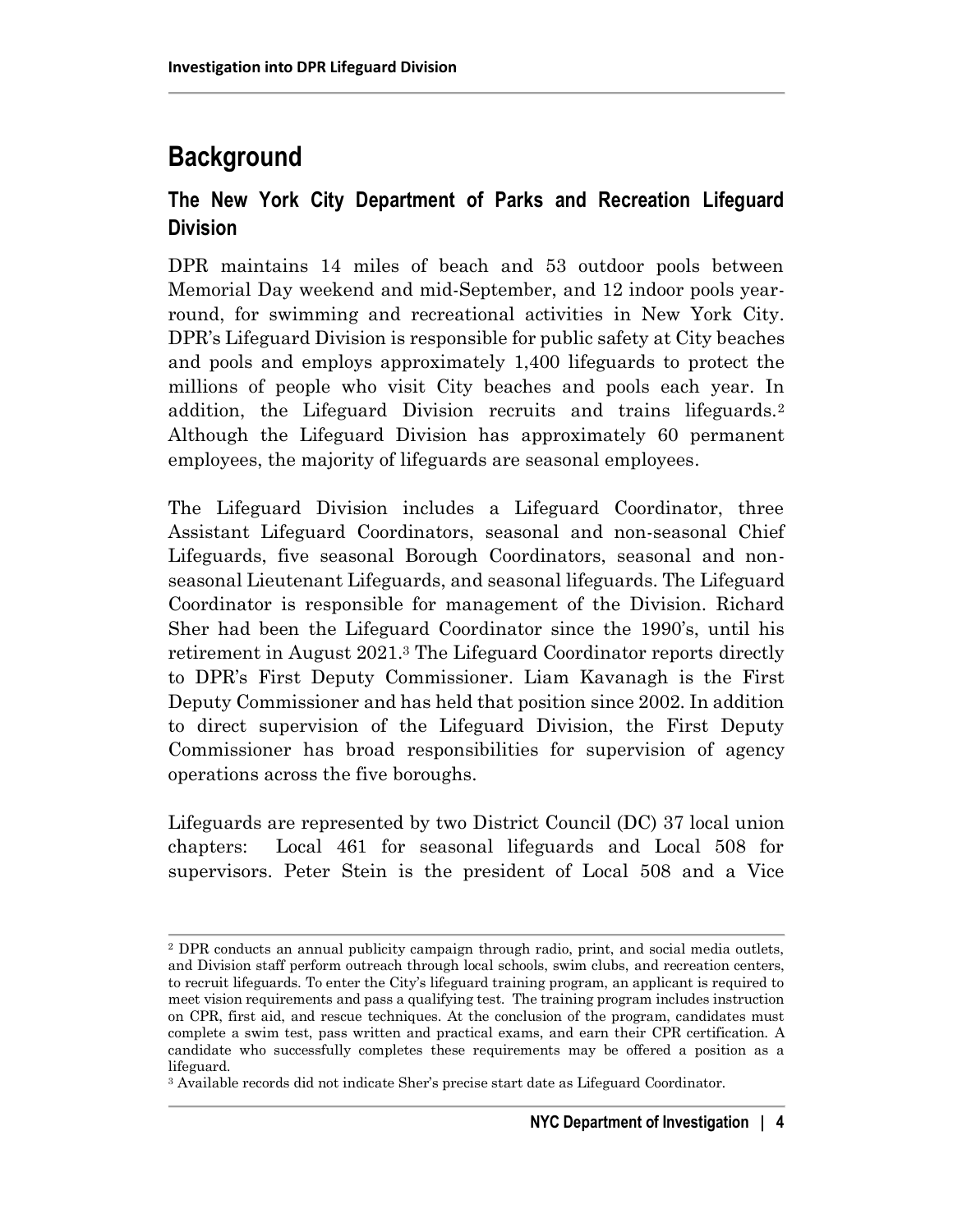President of DC 37.<sup>4</sup> Historically, the terms and conditions of lifeguard employment have been governed by a collective bargaining agreement (CBA) entered into by the City and DC 37. As discussed further below, the CBA includes provisions related to management of the Lifeguard Division and the lifeguard disciplinary process. The current CBA expired on May 23, 2021, though its terms continue pending future negotiation.

Generally, the DPR Advocate's Office is responsible for the investigation and prosecution of allegations of employee misconduct. The Advocate's Office has the authority to bring disciplinary charges when it substantiates a violation of the DPR Code of Conduct and to enforce the charges through a disciplinary hearing, which is also known as an informal conference. <sup>5</sup> Under the CBA, a lifeguard subject to disciplinary charges is entitled to a hearing before the "Division Head."<sup>6</sup> Although that term is not defined in the CBA, DPR officials explained that Sher historically served as the designated hearing officer based on his role as Lifeguard Coordinator, which is the highest ranking title within the Lifeguard Division.

#### **DOI's Investigation**

As noted above, lifeguards and their unions have been the subject of complaints, investigations, and negative media reports for decades. For example, in the 1990's, DOI investigated allegations of lifeguard misconduct and Division mismanagement. That investigation identified a number of challenges faced by investigators including deficient recordkeeping practices, a lack of cooperation by the unions, and complainants' fear of retaliation by superiors and union officials for reporting potential wrongdoing. Among its findings, the investigation

<sup>4</sup> Stein holds a Chief Lifeguard title, but DOI was informed he was "released" to the union.

<sup>5</sup> With limited exceptions, DPR employees subject to charges are entitled to a hearing and subsequent opportunities to appeal an adverse decision. Most probationary DPR employees are not entitled to a hearing during their first year of employment, though lifeguard employees still receive a hearing despite more limited rights.

<sup>6</sup> Seasonal Agreement between the City of New York and DC 37, Article XX (July 18, 2012). Under the CBA, the rights to a hearing vary to some extent based on a lifeguard's years of service. However, the process generally involves a first step disciplinary hearing, a second step appeal of any adverse decision, and subsequent steps to challenge the decision. Lifeguards in their first season are also entitled to a hearing with respect to disciplinary action, albeit with more limited rights.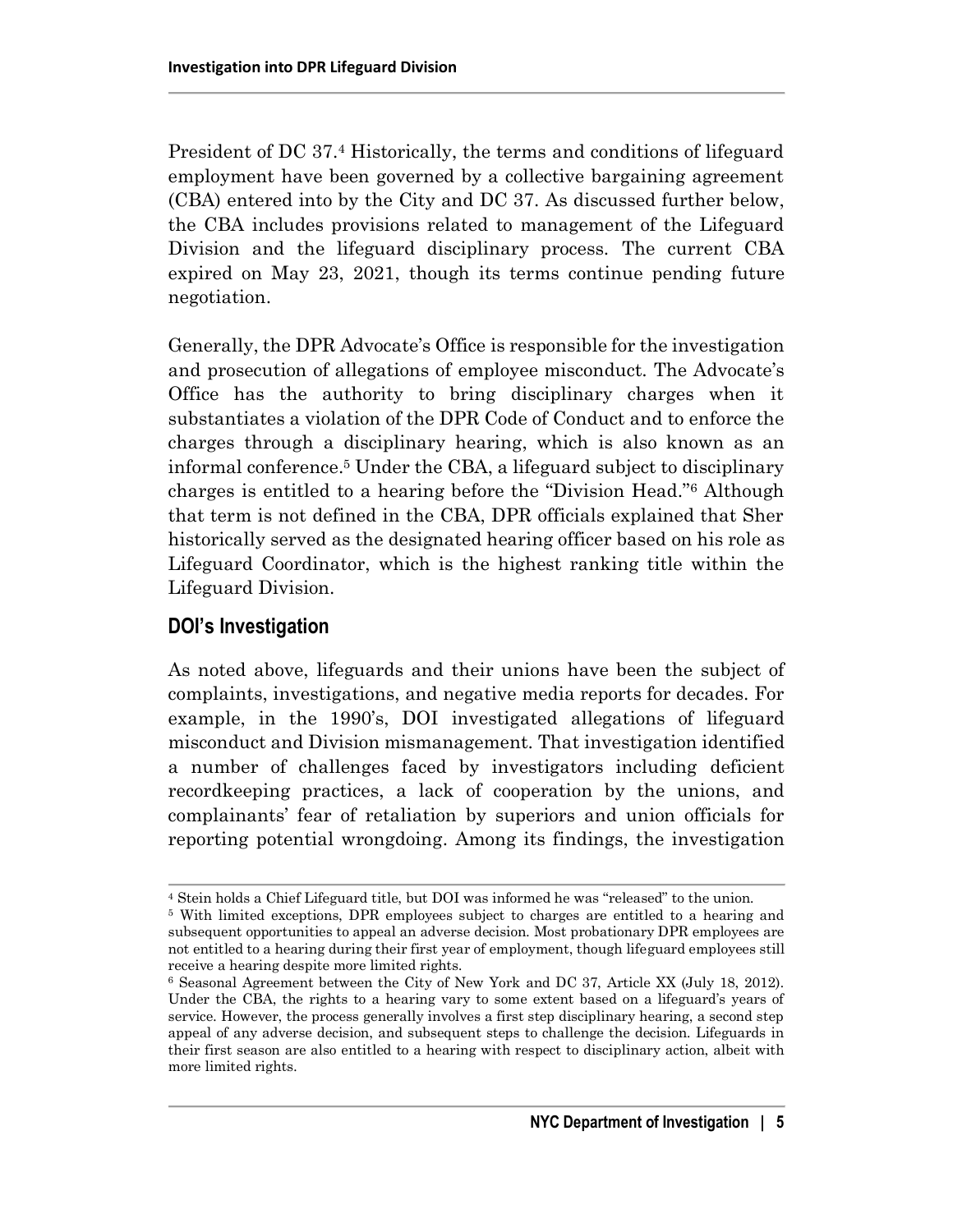determined that Sher and another Division official falsified City time records, and that Sher failed to report an arrest in accordance with agency policy. The investigation resulted in 12 recommendations to DPR including but not limited to renegotiation of the lifeguard CBA; assignment of Division oversight to a DPR official other than Sher and his direct reports; better recordkeeping practices; and agency audits of the Division. However, as indicated by findings discussed below, Sher retained his position as Lifeguard Coordinator until his recent retirement, and recommendations from the earlier review were not fully implemented.

In August 2020, after separate investigations into DPR employment practices, review of complaints about the Lifeguard Division, and media reports indicated the persistent issues with the Division, DOI initiated an investigation focused on the Lifeguard Division's management structure, personnel practices, and disciplinary process. DOI's investigation included, among other steps, analysis of the CBA and related documentation; examination of misconduct allegations received by the DPR Advocate's Office; review of DPR communications and records regarding such allegations and disciplinary matters; and interviews of several current and former lifeguards, Advocate's Office staff, senior DPR personnel with duties related to operations, labor relations, and personnel management, and the First Deputy Commissioner. DOI contacted Sher and Stein multiple times to arrange their interviews and offer them an opportunity to provide their perspectives. However, both ultimately did not respond to DOI to schedule interviews.

### **Findings of Investigation**

#### **1. Insufficient DPR Oversight of the Lifeguard Division Due to Management Structure**

The Lifeguard Division has an anomalous management structure in contrast to other DPR units. While the heads of other DPR divisions generally report to intermediate managers charged with overseeing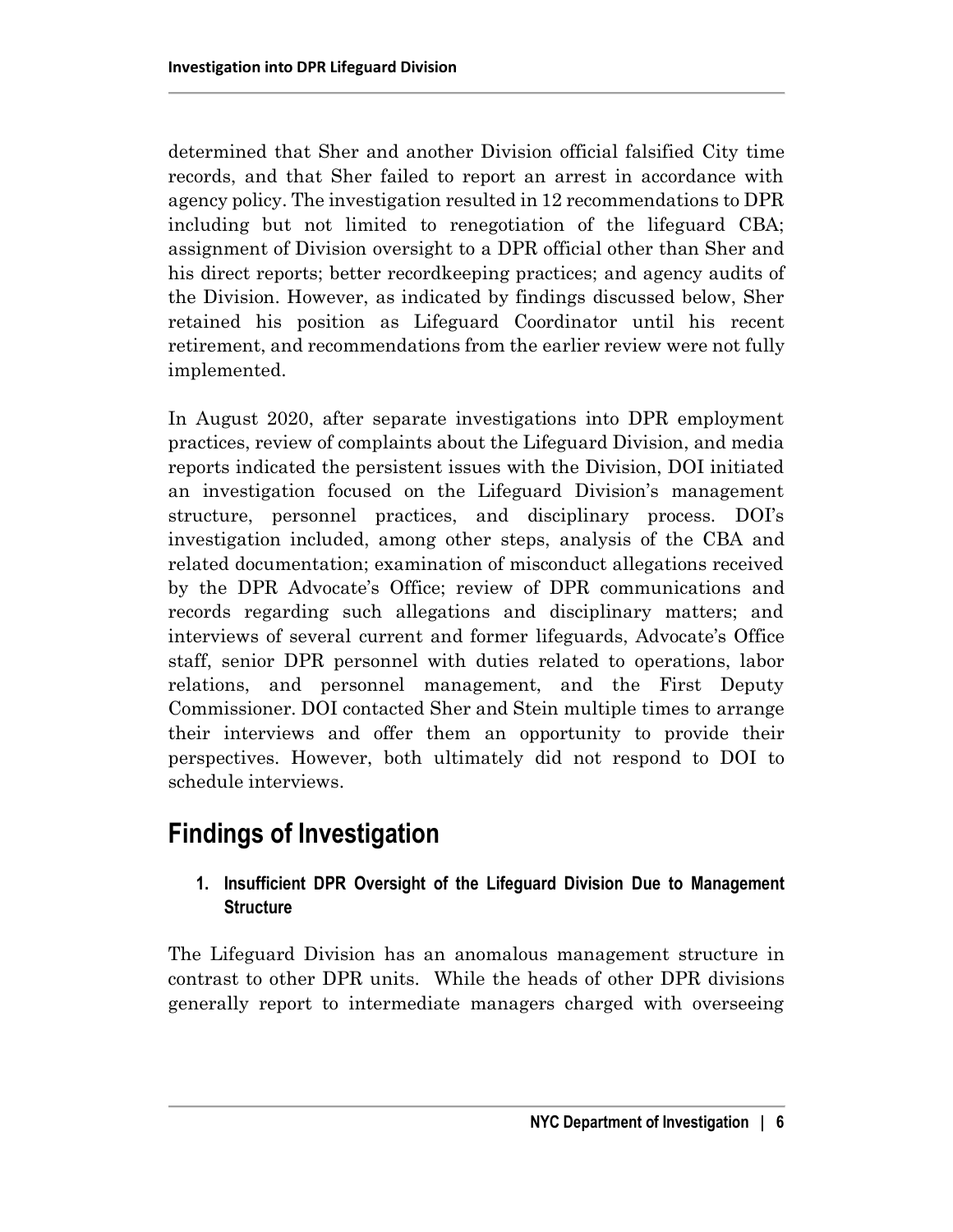those divisions,<sup>7</sup> the Lifeguard Coordinator reports directly to the First Deputy Commissioner. The direct reporting relationship is set forth in the CBA between the City and DC 37, as well as a 1996 stipulation of settlement between DPR and the unions. <sup>8</sup> The 1996 stipulation resolved a union grievance, in part, by removal of any supervisory role for intermediate managers outside of the Lifeguard Division. The stipulation took away any role supervising lifeguards from DPR's Assistant Commissioner of Citywide Services and eliminated the position of Central Director of Pools and Beaches, which had been another supervisory position outside the Division. <sup>9</sup> One DPR official with experience in labor relations considered it highly unusual that a bargaining unit had the ability to dictate the supervisory structure for a class of employees.

As a result of this structure, the Lifeguard Division operates with significant autonomy, and DPR management has limited oversight capacity. Kavanagh explained that the Lifeguard Division and the unions resist his delegation of management tasks even to his own staff, and insist on his personal involvement to the exclusion of others within DPR. While he described engaging in frequent communication with Stein and Lifeguard Division supervisors during the summer season, the First Deputy Commissioner has a broad set of responsibilities for operational management across a large agency that constrain his ability to provide active supervision to the Division. He acknowledged that oversight of the Division would benefit from the addition of experienced, intermediate supervisors within DPR management. Other senior officials concurred in this view, including one witness who noted the advantage of intermediate managers available to deploy to dispersed operational locations, rather than primarily manage from a centralized location (when lifeguards, by the nature of their jobs, are deployed in the field).

<sup>7</sup> For example, a senior DPR official explained that borough park units have a deputy commissioner, borough commissioners, and chief and deputy chiefs of operations as intermediate managers between the units and the First Deputy Commissioner.

<sup>8</sup> Seasonal Agreement between the City of New York and DC 37, Appendix B (July 18, 2012) (stating that a "Lifeguard Coordinator [will] report[] directly to the Deputy Commissioner of Operations"); *see also* Stipulation of Settlement between DPR, DC 37, Local 508, and Local 461, ¶ 4 (June 28, 1996) ("The Lifeguard Coordinator shall report directly to, and shall be directly supervised by, the First Deputy Commissioner for Operations.").

<sup>9</sup> Stipulation of Settlement between DPR, DC 37, Local 508, and Local 461 ¶ (June 28, 1996).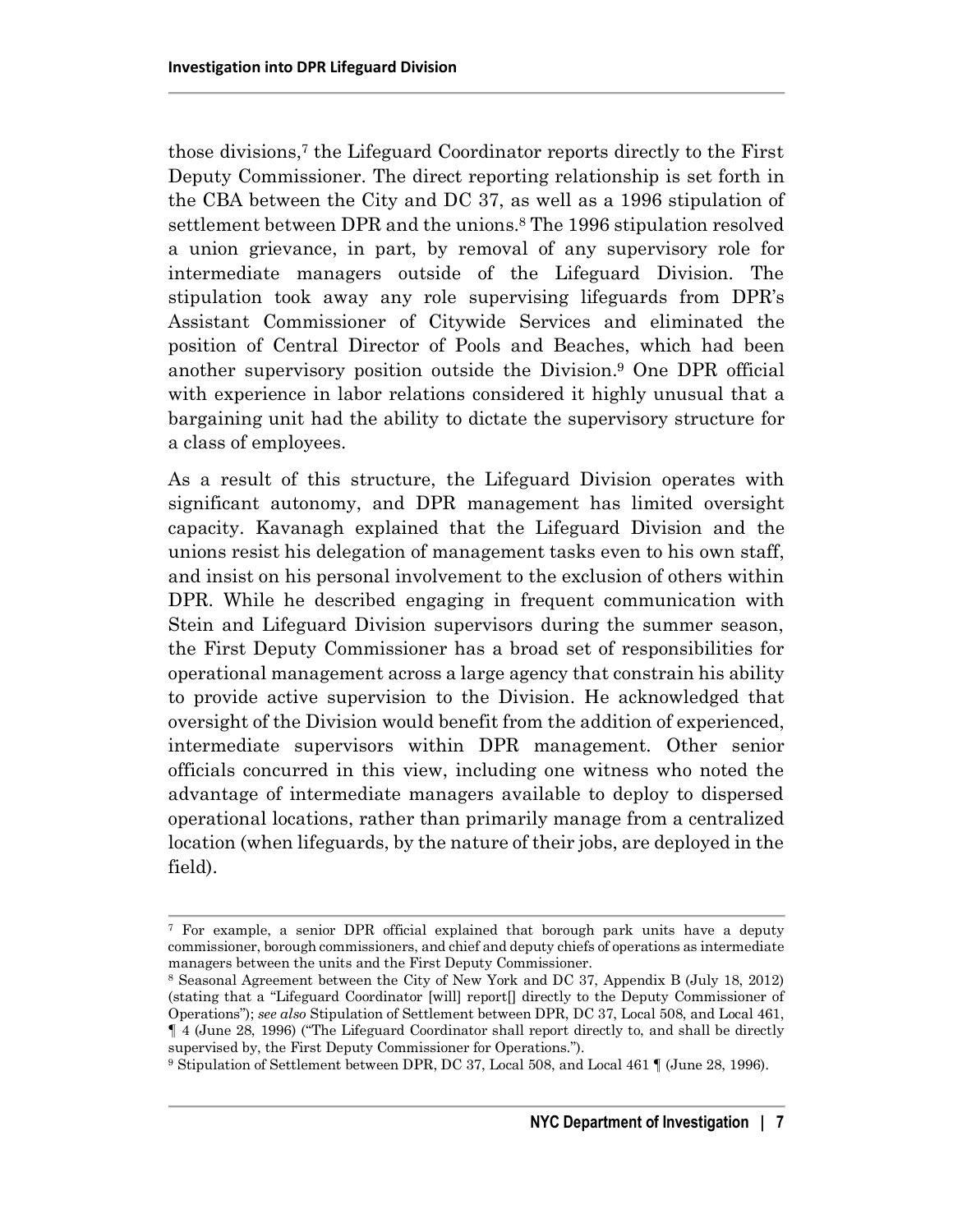DPR management also has limited visibility into lifeguard operations based on the existing structure. A senior DPR official called the Lifeguard Division a "black box" with respect to personnel decisions related to assignments, transfers, and promotion of lifeguards. As to promotions, for example, DPR officials explained that the Lifeguard Division sends a fax to notify the personnel office about promotions, but does not provide backup documentation to provide justifications for such promotions, which is typically done by other DPR units.<sup>10</sup> The lack of intermediate management, standardization, and transparency limits outside scrutiny and evaluation of Division practices. These issues are particularly concerning in light of reports from several lifeguards that Division leadership makes personnel decisions based on connections rather than merit, or in retaliation for internal complaints. Lifeguards variously cited the use of assignments as decisions that may be retaliatory, and unfair administration of the qualifying swim test as a way to disfavor some candidates. These complaints do not appear to have reached Kavanagh who stated that he had not personally received these types of complaints.<sup>11</sup>

Senior DPR officials identified the CBA as the primary reason for DPR's limited supervisory oversight of the Lifeguard Division, even while some witnesses opined that the agency has some ability to expand its oversight or direct certain changes without changing the CBA. Some witnesses also referenced the lifeguard unions' resistance to management changes as a challenge for improved oversight. At the same time, some witnesses described factors that made a degree of delegation necessary, including the need to rely on experienced lifeguards to address safety concerns and training, to assess qualifications for hiring, and to manage a mostly seasonal workforce. Nonetheless, most witnesses expressed the view that the current structure was either not optimal or an impediment to effective supervision.

<sup>&</sup>lt;sup>10</sup> The First Deputy Commissioner acknowledged this issue with promotional decisions, while noting some standardization efforts within the Division in recent years. One witness also noted that promotions in the Lifeguard Division tend to be rare given the presence of long-tenured supervisors.

<sup>11</sup> While the investigation did not reach conclusive findings as to the individual circumstances of these complaints, the complaints reinforce concerns about transparency in the Division and support enhanced attention to Division practices.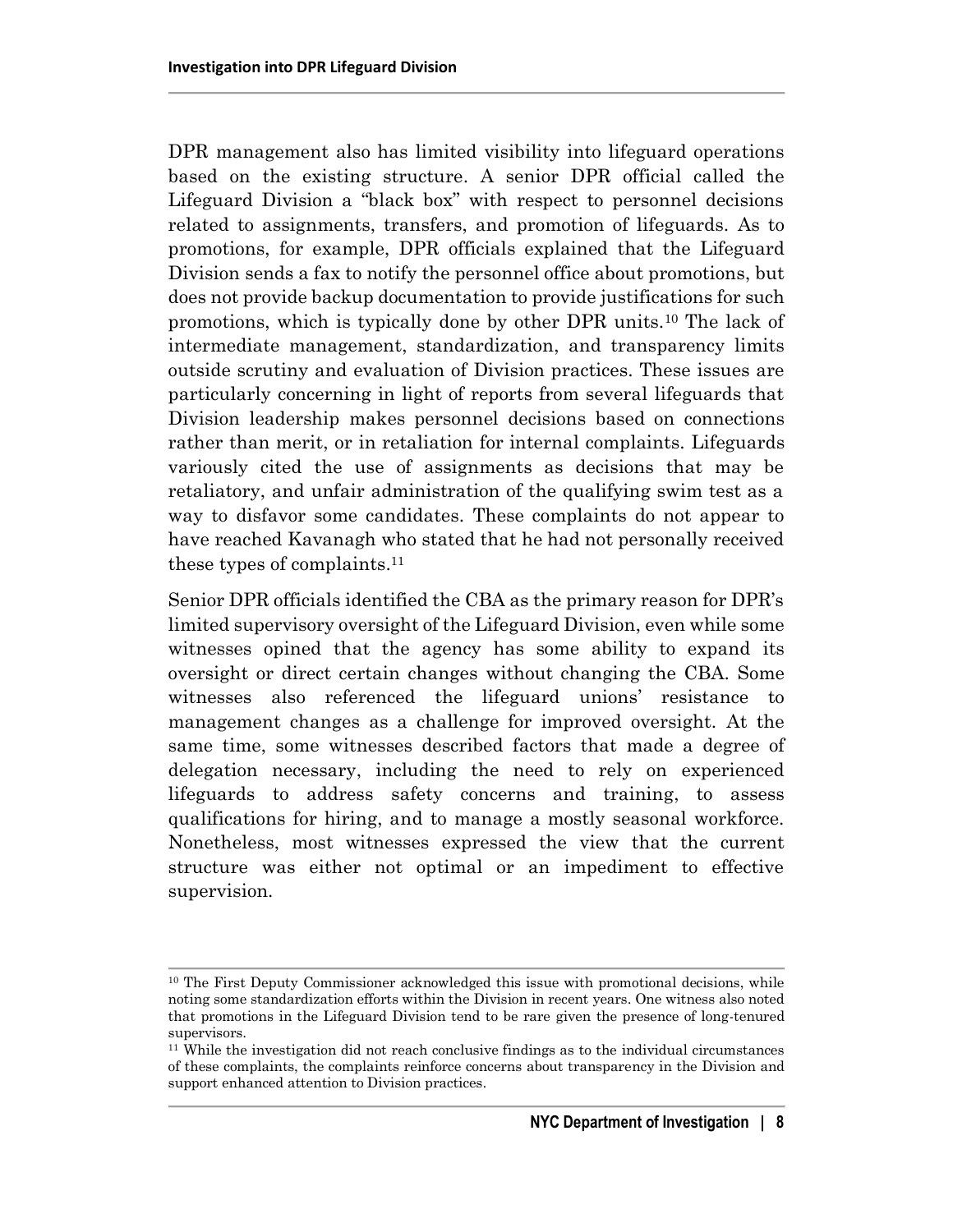#### **2. Disciplinary Process Lacks Adequate Accountability Practices**

As discussed below, DOI determined that the disciplinary process for lifeguards lacks adequate accountability practices because (a) the hearing officer for disciplinary hearings is a member of the Lifeguard Division, rather than someone outside the chain of command; (b) the former Lifeguard Coordinator, who served as the long-time hearing officer, failed to properly perform the duties of a hearing officer; and (c) unclear lines of authority, ineffective communication, and a failure of leadership, among other challenges, undermined the effectiveness of the disciplinary process.

#### **a. Hearing Officer Within the Lifeguard Division**

As discussed above, based on CBA provisions, the Lifeguard Coordinator has historically served as the hearing officer for lifeguard disciplinary cases. DPR officials stated that having Sher, the Lifeguard Coordinator, as the hearing officer was inconsistent with the agency's standard practice for the assignment of hearing officers in cases involving other DPR units.<sup>12</sup> Multiple witnesses confirmed that in disciplinary cases involving employees from units other than the Lifeguard Division, the Advocate's Office secures assignment of a senior staff member from outside the unit of the employee who is subject to charges. According to witnesses, the Lifeguard Division is the only unit within DPR that has a member of the supervisory chain of command serve as the hearing officer in disciplinary cases.

Advocate's Office staff explained that the reason for selection of hearing officers from outside an employee's unit or chain of command is to ensure impartial decision-making and avoid the appearance of bias. Witnesses stated that these objectives are best achieved by creating separation between operational supervision of the employee and evaluation of any disciplinary charges against the employee. The assignment of a member of the Lifeguard Division as hearing officer, by contrast, does not

<sup>12</sup> Although witnesses noted that there were a few occasions when someone other than Sher served as hearing officer, they said that it was other lifeguard supervisors who served as hearing officer in these cases, which means the hearing officer remained an individual within the Lifeguard Division.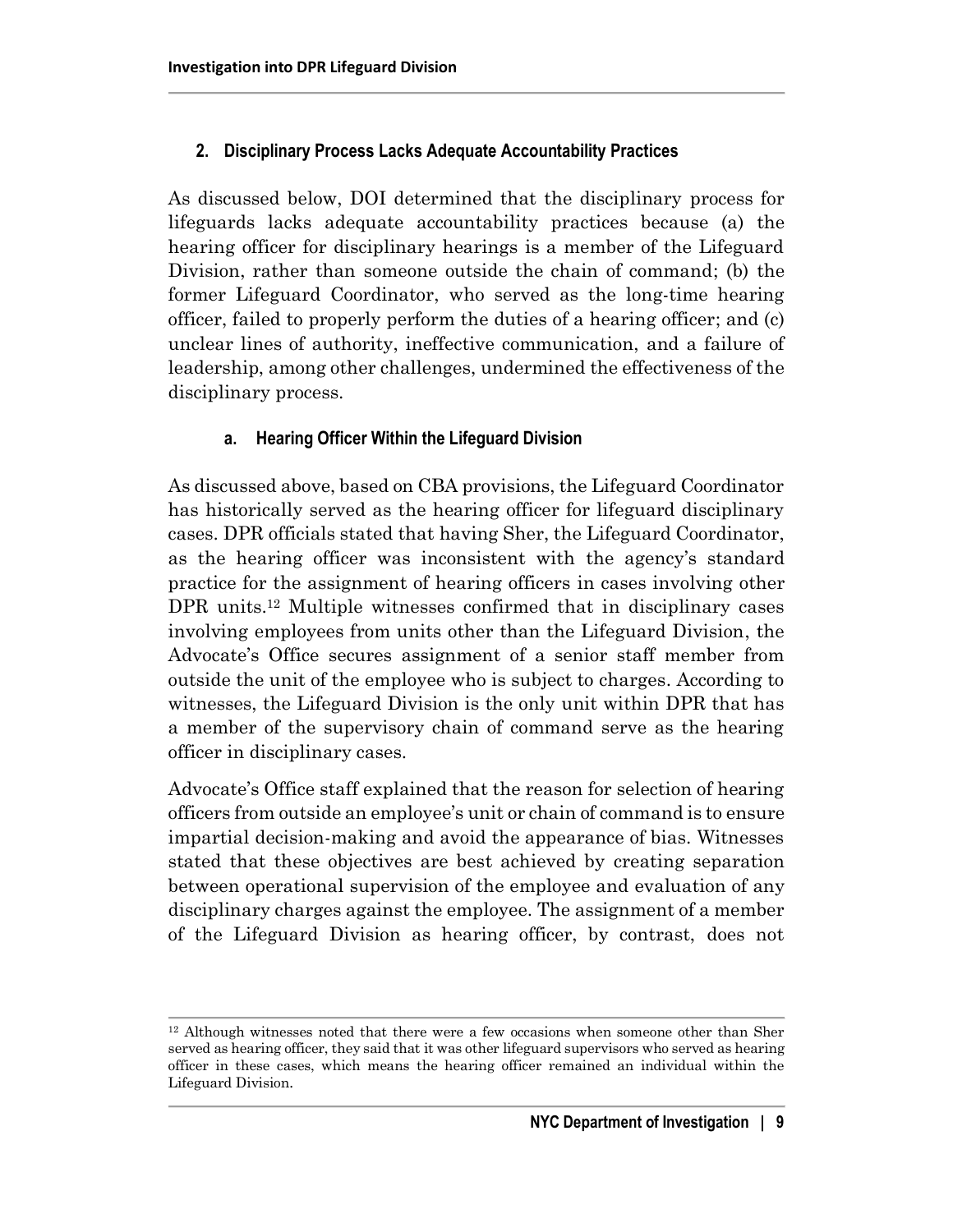promote impartial adjudication of disciplinary cases, which can result both in unduly lenient treatment and unfairly harsh treatment.

#### **b. Hearing Officer Performance Deficiencies**

DOI found that Sher's performance as hearing officer interfered with effective prosecution and disposition of disciplinary matters. A number of witnesses informed DOI that Sher often did not respond in a timely manner to requests to schedule disciplinary hearings. They explained that Sher primarily communicated regarding scheduling of hearings by fax, and that this method of communication was a barrier to scheduling efforts. Although DOI determined that Sher's unresponsiveness negatively affected the progress of lifeguard disciplinary cases, DOI was unable to quantify the precise number of cases without timely hearings or the length of delays based on records provided by the First Deputy Commissioner and the Advocate's Office.

Some witnesses also stated that Sher, as well as the Lifeguard Division more generally, treated matters initiated by the Division differently from matters that the Advocate's Office initiated on its own based upon complaints from members of the public or other sources outside the Division. Specifically, multiple witnesses stated that their experience indicated that matters emanating from the Lifeguard Division appear to have received a greater level of attention, urgency, and cooperation from the Division and the unions than matters started by the Advocate's Office, which more often experienced a lack of cooperation or delays. The following example illustrates the concern of disparate treatment.

DOI identified a disciplinary case involving a senior lifeguard supervisor in which Sher failed to properly render a decision. In September 2014, a DPR employee, who was not a member of the Lifeguard Division, reported to the Advocate's Office an alleged incident of misconduct by a lifeguard supervisor at a recreation center. <sup>13</sup> The Advocate's Office forwarded the complaint to the First Deputy Commissioner and others in DPR management, initiated an investigation, and drafted charges against the lifeguard supervisor. <sup>14</sup> Sher was the direct supervisor of the

<sup>&</sup>lt;sup>13</sup> Specifically, the lifeguard supervisor licked his finger and touched the employee's forehead. <sup>14</sup> The Advocate's Office brought the following charges of violations of the DPR Standards of Conduct: (1) conduct prejudicial to good order and discipline; (2) acting in such a manner as to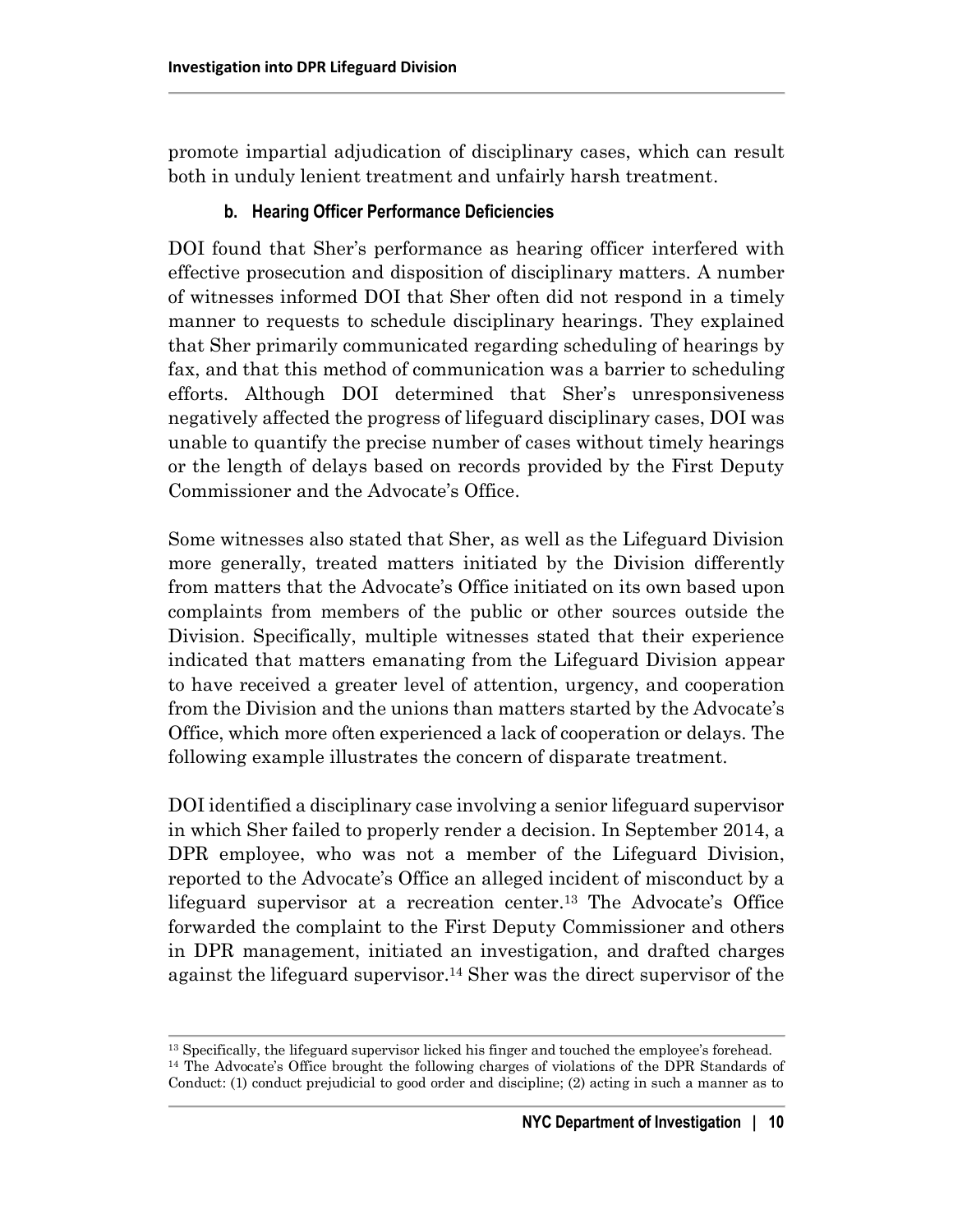official subject to charges, but nonetheless served as hearing officer, per the procedures described above. Although Sher held a hearing in this particular case within a reasonable time in December 2014, he failed to render a formal decision on the charges.

DPR Advocate's Office notice of charges generally state that the hearing officer will issue a written decision within five business days after the hearing. In March 2016, more than a year after the hearing, the Advocate's Office notified Kavanagh that Sher had not rendered a decision on the case and requested that he contact Sher regarding the case. In July 2017, more than two and a half years after the hearing, the Advocate's Office again contacted Kavanagh because Sher still had not rendered a decision on the matter. In the email, the official from the Advocate's Office explained that if Sher did not render a decision, then the matter would need to be administratively closed, with no discipline having been issued. The official also asked Kavanagh to assign a new hearing officer for future cases, stating that Sher had been "completely uncooperative, consistently unavailable, and unresponsive."

DOI was unable to determine whether Kavanagh took any action in response to these communications from the Advocate's Office about the lack of a decision because he did not respond to the email communications and did not recall what, if any, action he had taken. Another senior DPR official said that he contacted Stein to request assistance with Sher's failure to issue a decision and believed that Sher subsequently issued a supervisory conference notice to the supervisor.<sup>15</sup> Witnesses informed DOI that issuance of a supervisory conference notice is an inappropriate disposition after a disciplinary hearing, which requires a written decision on the charges. Even so, neither Sher nor the Lifeguard Division ever informed the Advocate's Office of such an outcome, and DOI did not receive any record of such action in a document production of disciplinary matter dispositions during the investigation.

jeopardize the health and safety of a fellow employee or private citizen; and (3) failure to be courteous to and considerate of the public and other municipal employees.

<sup>&</sup>lt;sup>15</sup> A supervisory conference is a meeting between the manager and employee to address a violation of the standards of conduct without formal disciplinary charges or a hearing. A supervisory conference notice is a DPR document that memorializes the discussion from the meeting.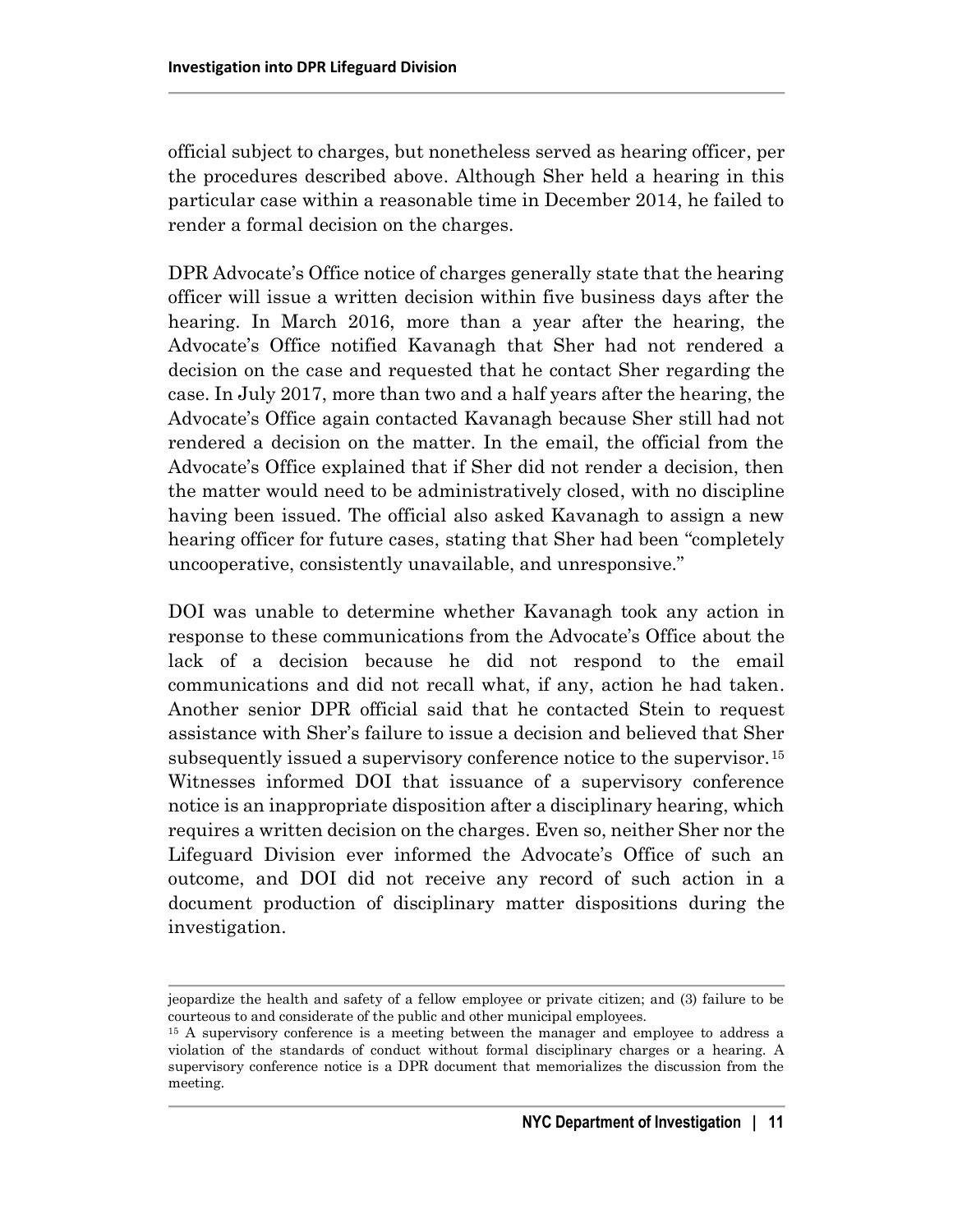During the week before the release of this report, DPR provided DOI with two documents they said were newly discovered, both of which appear to be copies of faxes, and which had not been previously provided during the investigation: (1) an undated memo to the Advocate purporting to represent Sher's findings and (2) a reprimand addressed to the supervisor, dated January 6, 2016, purportedly intended for placement in his personnel file. <sup>16</sup> These documents were never provided to the Advocate and were not placed in the employee's personnel file. As a result, the Advocate was unable to communicate the disposition to the supervisor, which would be standard process for disciplinary matters. Further, DPR records do not reflect any discipline—rather, the Advocate's Office administratively closed the matter. <sup>17</sup> Accordingly, these documents do not represent a formal decision or disposition. Further, the belated discovery is one more revelation that reflects a broken disciplinary process for lifeguards and continued deficiencies in recordkeeping.

Sher thus failed to properly discharge his responsibilities as hearing officer through his lack of responsiveness and his failure to render a formal decision on serious charges against one of his direct reports. In addition, Kavanagh failed to adequately address Sher's deficiencies as the hearing officer.

#### **c. Ineffective Communication, Unclear Lines of Authority, Failure of Leadership, and Other Challenges**

DOI identified a variety of additional challenges that further undermine the effectiveness of the lifeguard disciplinary process. One of the challenges relates to communication and lines of authority between the First Deputy Commissioner and the Advocate's Office. Although the Advocate's Office has the authority to prosecute disciplinary cases, employees in the office explained that they rely on the First Deputy Commissioner for assistance with lifeguard matters given the management structure and his supervisory role. Further, the aforementioned obstacles to securing the cooperation of the Lifeguard Coordinator in disciplinary matters were another reason that the

<sup>16</sup> These documents were discovered in the files of the senior DPR official mentioned in the previous paragraph who said he had contacted Stein about Sher's lack of decision.

<sup>&</sup>lt;sup>17</sup> The subject of the charges remains a senior lifeguard supervisor to this day.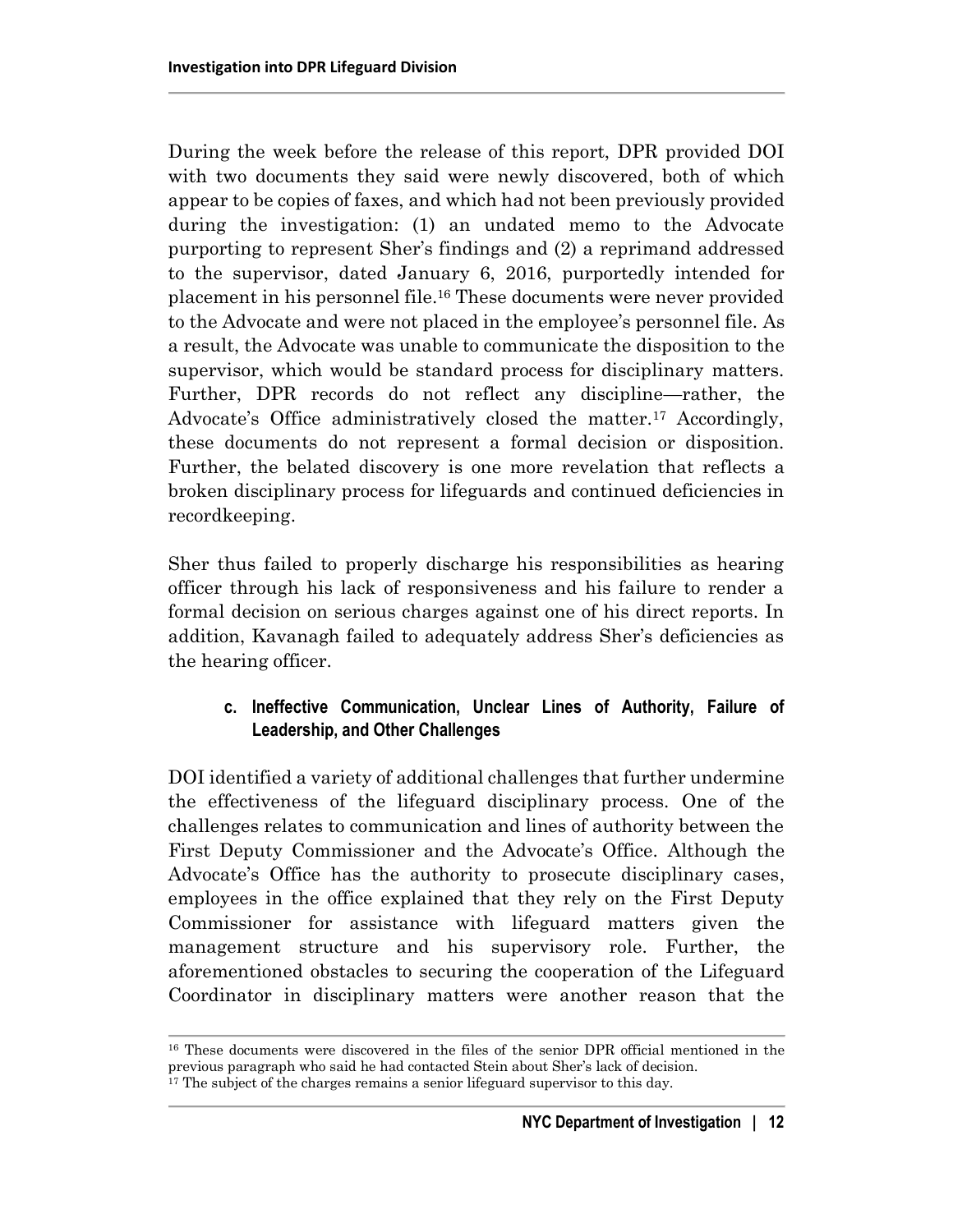Advocate's Office enlisted the assistance of the First Deputy Commissioner when needed.

DOI received reports that Kavanagh did not regularly respond to inquiries from the Advocate's Office regarding lifeguard allegations or matters. In addition to the case mentioned above, DOI found further information that indicated Kavanagh did not uniformly respond to certain requests and referrals from the Advocate's Office. DOI analyzed records related to a selection of 71 lifeguard-related complaints before the Advocate's Office over a seven-year period from 2014 to 2021. The review identified matters opened by the Advocate's Office that were substantiated and unsubstantiated, as well as matters that were administratively closed or referred outside the office. Records revealed 25 referrals of lifeguard complaints or requests for assistance on lifeguard disciplinary matters made to Kavanagh. DOI's review of email communications identified additional documentation for 18 of these referrals and requests. DOI's review of these communications, as well as records produced by Kavanagh, supported the conclusion that he responded to only 9 of the 18 Advocate's Office inquiries related to lifeguard disciplinary matters.

At the same time, DOI found that Kavanagh participated more frequently in lifeguard disciplinary decisions that did not directly involve the Advocate's Office. He explained that members of the Lifeguard Division often reported complaints to him, and that he engaged directly with Division supervisors to handle disciplinary issues. Records provided by Kavanagh documented supervisory conferences held internally at the Lifeguard Division to address various employee issues, as well as a number of instances when he suspended lifeguards for alleged misconduct.<sup>18</sup> The Advocate's Office did not consistently receive notification of these actions. Although DOI recognizes that City agencies often handle certain employee conduct issues informally without invocation of the formal disciplinary process, the barriers to using the formal process here suggest that internal and informal handling of disciplinary issues became the default method of addressing lifeguard misconduct, and that this approach limited the involvement of the Advocate's Office, perhaps by design. Given the numerous

<sup>&</sup>lt;sup>18</sup> DOI notes that some of the suspensions did not include supporting documentation to account for the employee misconduct that warranted such action.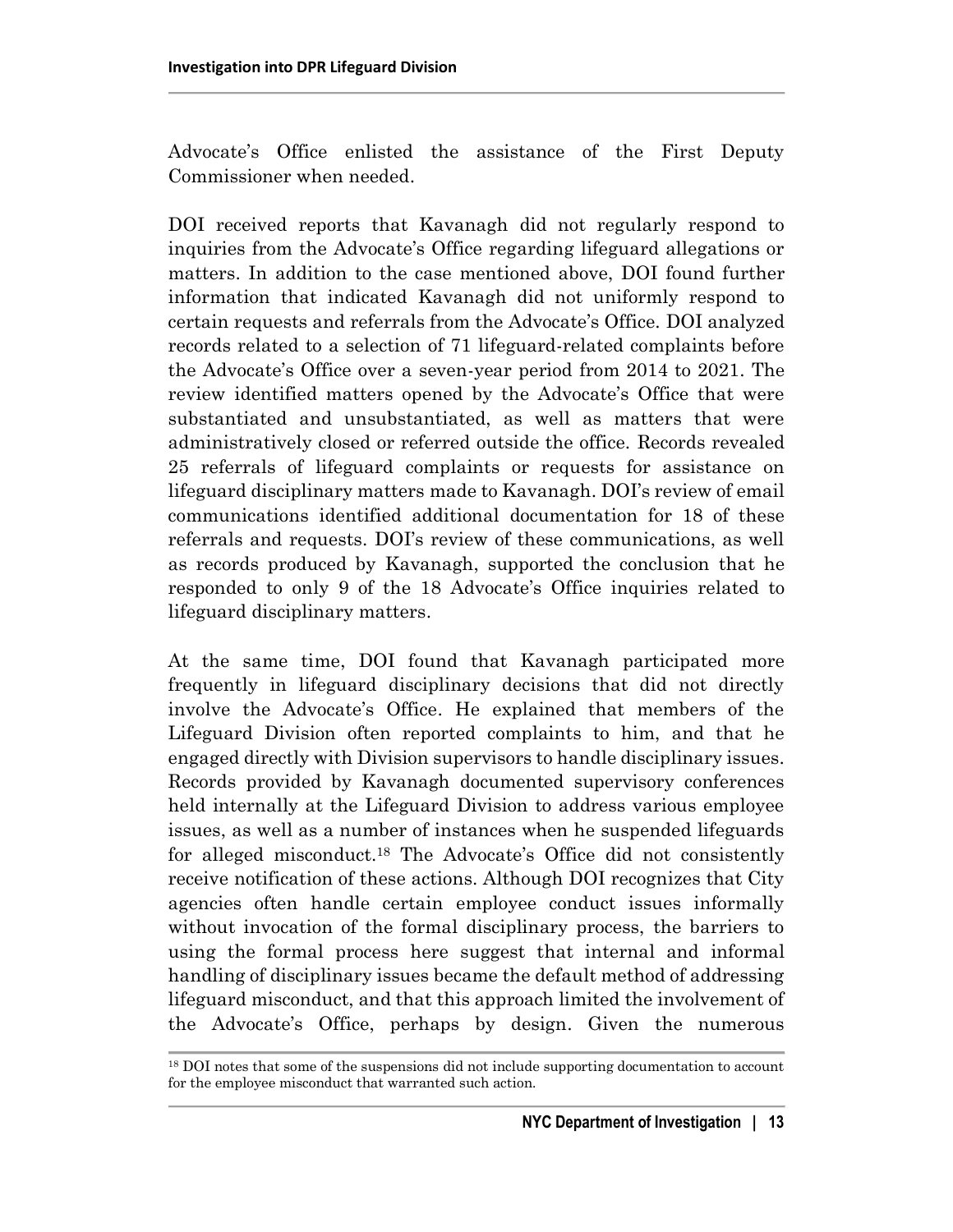allegations regarding favoritism and differential treatment of employees within the Lifeguard Division, an informal approach to discipline raises particular concern.

DOI also considered whether the First Deputy Commissioner sought informal resolution through pressure on the Advocate's Office to not pursue particular disciplinary matters. DOI identified one case in which statements and records indicated that Kavanagh told the Advocate's Office not to pursue a matter against a lifeguard who drove a vehicle over the foot of a pedestrian, but rather, to alternatively address the issue outside the formal process. In his interview, Kavanagh stated that he did not generally recall ever giving a direction in a lifeguard case not to pursue a matter. During the investigation, DOI received additional reports that Kavanagh intervened in at least three other disciplinary matters not involving lifeguards. Kavanagh stated that he expressed disagreement with the charges in two of these cases and did not recall taking a position on the other case.<sup>19</sup> He also stated during the interview that he does not have authority to direct the Advocate's Office to refrain from discipline, which the Advocate's Office confirmed to DOI. However, whether Kavanagh's statements were framed as directions or expressions of opinion, DOI found that they influenced the disciplinary process, given the senior role of the First Deputy Commissioner in DPR. A witness told DOI that – even absent formal lines of authority over the Advocate's Office – the First Deputy Commissioner exerted pressure on the office in these cases, and the office acted differently than it would have in the absence of pressure.

In addition, DOI found a lack of clarity regarding the authority to place holds on returning seasonal employees who were subject to past disciplinary investigation. DPR has a "verify hire list" that exists to require interviews of seasonal employees before they may return to work in future seasons when they have pending disciplinary investigations or

<sup>19</sup> In one case, the First Deputy Commissioner expressed disagreement with the Advocate Office's recommendation of termination for an employee's violation of the agency's equal employment opportunity policy, and appears to have been involved in the employee's transfer to a position in another DPR unit. In another case, the First Deputy Commissioner, along with another supervisor, disagreed with charges against an employee for alleged falsification of records, and the Advocate's Office then did not proceed with the charges. In a third case arising from an employee's failure to notify DPR about an arrest, the First Deputy Commissioner reportedly told the Advocate's Office to wait on holding a disciplinary hearing, and the case was later closed.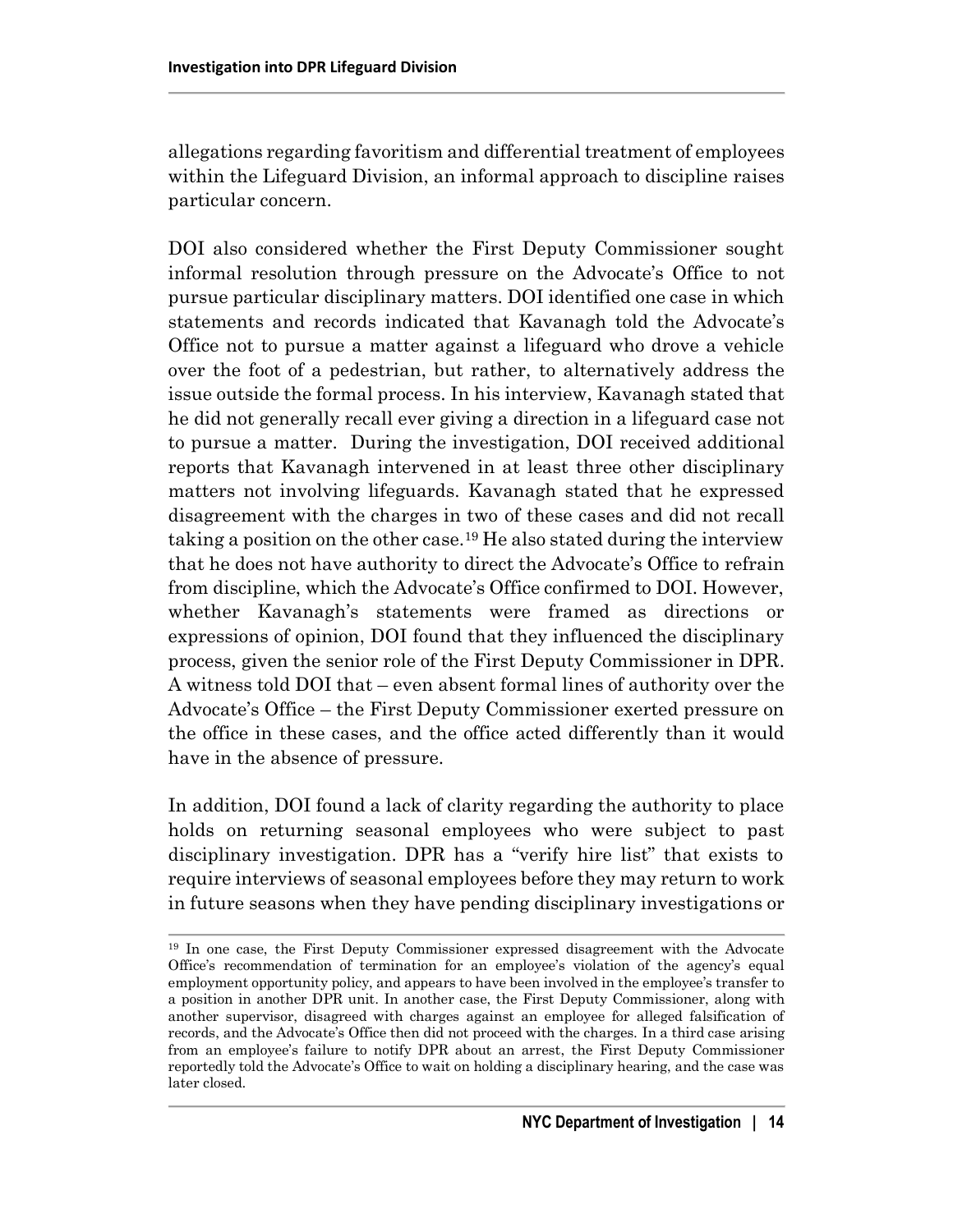allegations. Witnesses and records indicate multiple instances when the Advocate's Office sought to place lifeguard employees on the verify hire list, but the employees were not then placed on the list. While the Advocate's Office staff indicated a belief that the First Deputy Commissioner's approval was needed to place employees on the list, the First Deputy Commissioner said that his approval was not required.

Another challenge to effective lifeguard discipline is the interaction between the Advocate's Office and the lifeguard unions. DOI's analysis of lifeguard-related complaints filed with the Advocate's Office revealed 13 cases over a seven-year period where the cited reason for closure of the case was a lack of cooperation or response by the unions. Specifically, in 12 of these cases, the reported reason for closure was a union refusal to schedule interviews or hearings.<sup>20</sup> One DPR official reported that the unions sometimes refused to participate in interviews based on a CBA provision requiring an advance "statement of the reason" for an interview.<sup>21</sup> Kavanagh reported that he was not aware of any disciplinary case that had been closed due to a lack of cooperation by the unions.

### **Conclusion and Recommendations**

In sum, DOI found during its investigation that DPR lacks adequate supervision of the Lifeguard Division and visibility into its operations due in large part to the management structure of the Lifeguard Division. DOI also found that the lifeguard disciplinary process lacks sufficient accountability practices for several reasons: (a) the hearing officer for lifeguard disciplinary matters is a member of the Division's chain of command; (b) the former Lifeguard Coordinator failed to timely respond to hearing requests and, in at least one case, failed to properly render a decision on misconduct charges against a supervisor who reported to him; and (c) there exists ineffective communication and unclear lines of authority between the First Deputy Commissioner and the Advocate's Office, including instances in which the Advocate's Office felt pressure from Kavanagh in particular cases, and other challenges such as a lack

<sup>&</sup>lt;sup>20</sup> The Advocate's Office explained that one of the unions refused to represent the lifeguard in one case.

<sup>21</sup> Seasonal Agreement between the City of New York and DC 37, Article XXIII (July 18, 2012).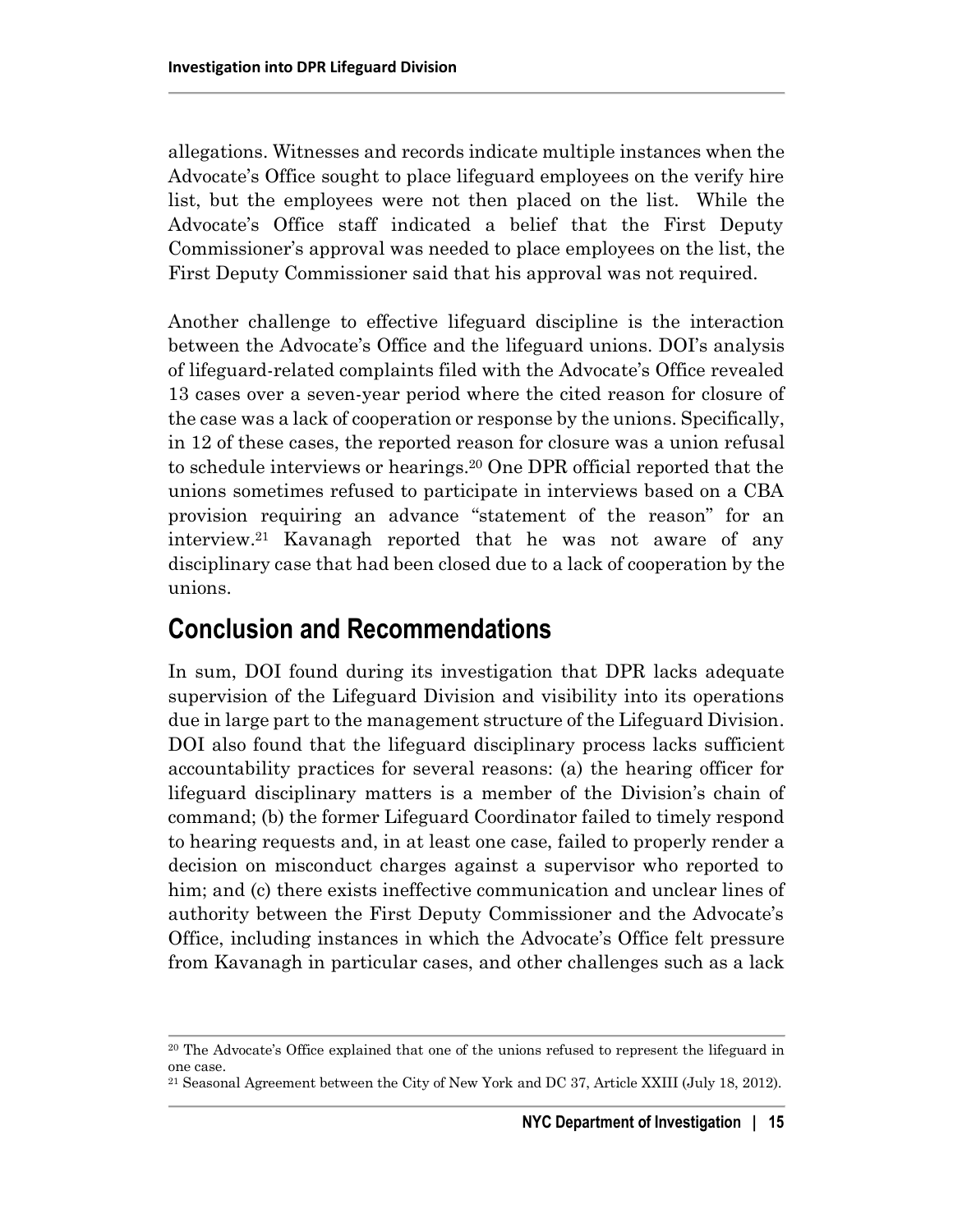of cooperation from the unions in certain cases. Some of these problems are the product of the CBA, while others are not.

This report catalogues systemic problems with the management and accountability of the Lifeguard Division that are attributable, in large part, to an entrenched structure and culture. After decades of dysfunction, the time for action is now. This investigation demonstrates the need to enhance DPR oversight, to standardize Division practices with the agency, and adopt changes to promote a fair and effective disciplinary process for lifeguards. DOI makes the below recommendations to DPR and, where applicable, to the Office of Labor Relations (OLR). DPR indicated its agreement with the below recommendations, noting that some may be dependent on a change in the CBA, and stated that it will coordinate with OLR.

- 1. With the current CBA expired, DPR and OLR should pursue changes to terms and conditions in any future CBA that will allow DPR to improve the management structure, personnel practices, and disciplinary process of the Lifeguard Division, including the reforms set forth below.
- 2. DPR and OLR should eliminate the direct reporting relationship between the Lifeguard Coordinator and the First Deputy Commissioner, to better align the Lifeguard Division with other divisions with DPR.
- 3. DPR should assign any intermediate managers the agency deems appropriate to enhance supervision of the Lifeguard Division.
- 4. DPR should consider further clarification and reinforcement of the authority of the Advocate's Office over the investigation and prosecution of disciplinary matters for the agency, including lifeguard matters. 22

<sup>22</sup> In August 2021, during the pendency of DOI's investigation, DPR issued a memorandum to clarify the Advocate Office's authority to initiate investigations and pursue disciplinary matters without additional authorization.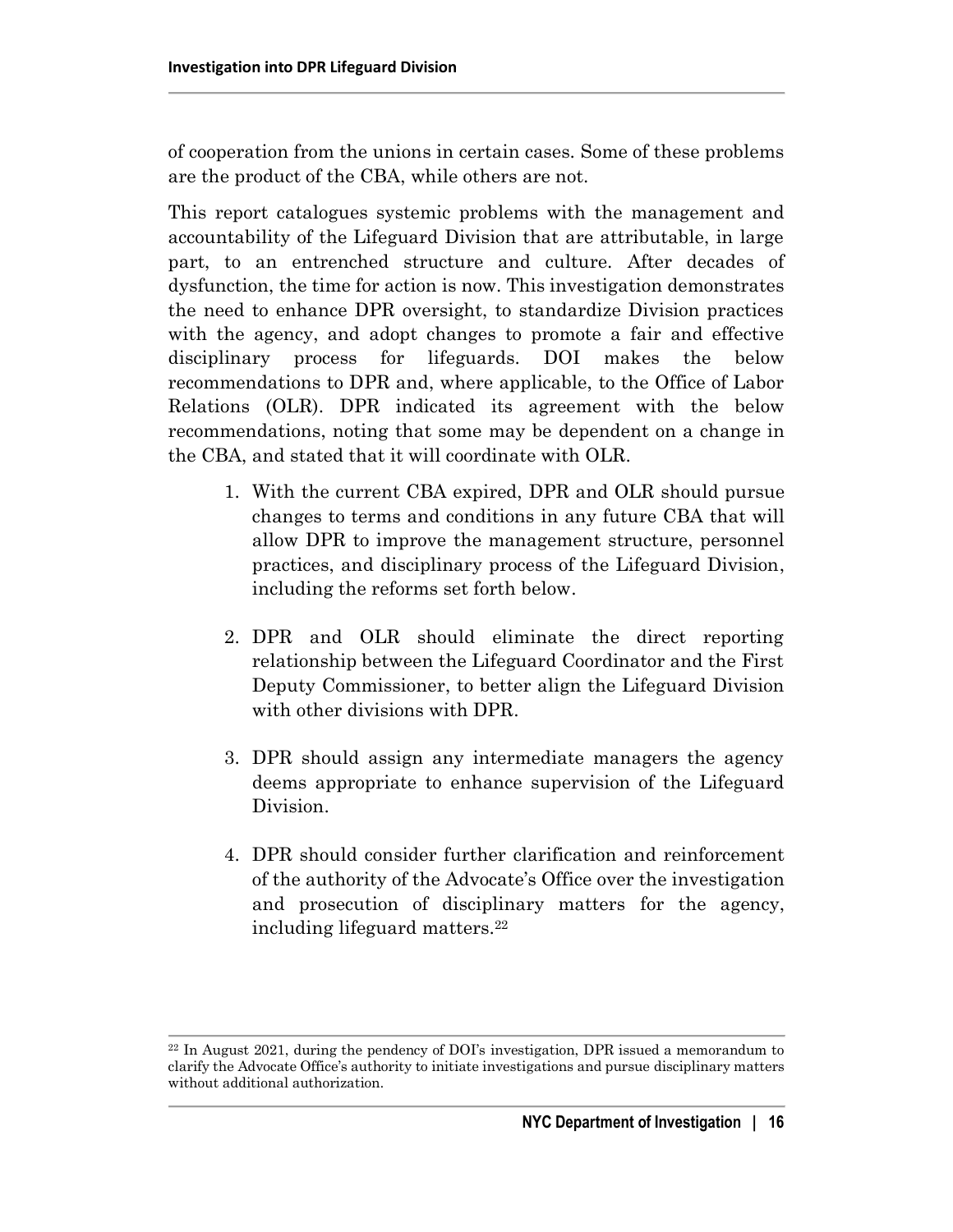- 5. DPR Advocate's Office staff must be provided with Lifeguard Division records upon request and access to DPR facilities used by lifeguard personnel.
- 6. DPR should appoint individuals from outside the Lifeguard Division's chain of command to serve as disciplinary hearing officers, and OLR should accordingly seek changes to the CBA.
- 7. DPR must ensure that lifeguard disciplinary hearings are scheduled in a timely matter.
- 8. DPR should ensure the Lifeguard Division maintains sufficient documentation of personnel actions and information related to disciplinary matters consistent with agency policies and procedures.
- 9. The DPR Advocate's Office should track additional, relevant information regarding the progress of lifeguard disciplinary matters in its case database, including the length of time to schedule interviews, the length of time to schedule a hearing and decision, the length of time between hearing and decision, and any other information that bears on the quality of the process.
- 10.DPR should require the Lifeguard Division to conform its personnel practices to standard agency procedures, subject to any modifications DPR deems appropriate to accommodate the operational needs of the Division.
- 11.DPR should evaluate whether to assign individuals from outside the Lifeguard Division to attend and monitor the qualifying swim tests.
- 12.DPR should create a process within the Division for lifeguards to file internal complaints regarding their supervision, assignments, evaluation, and other personnel decisions and provide additional notice of existing DPR process to file complaints outside the Division.